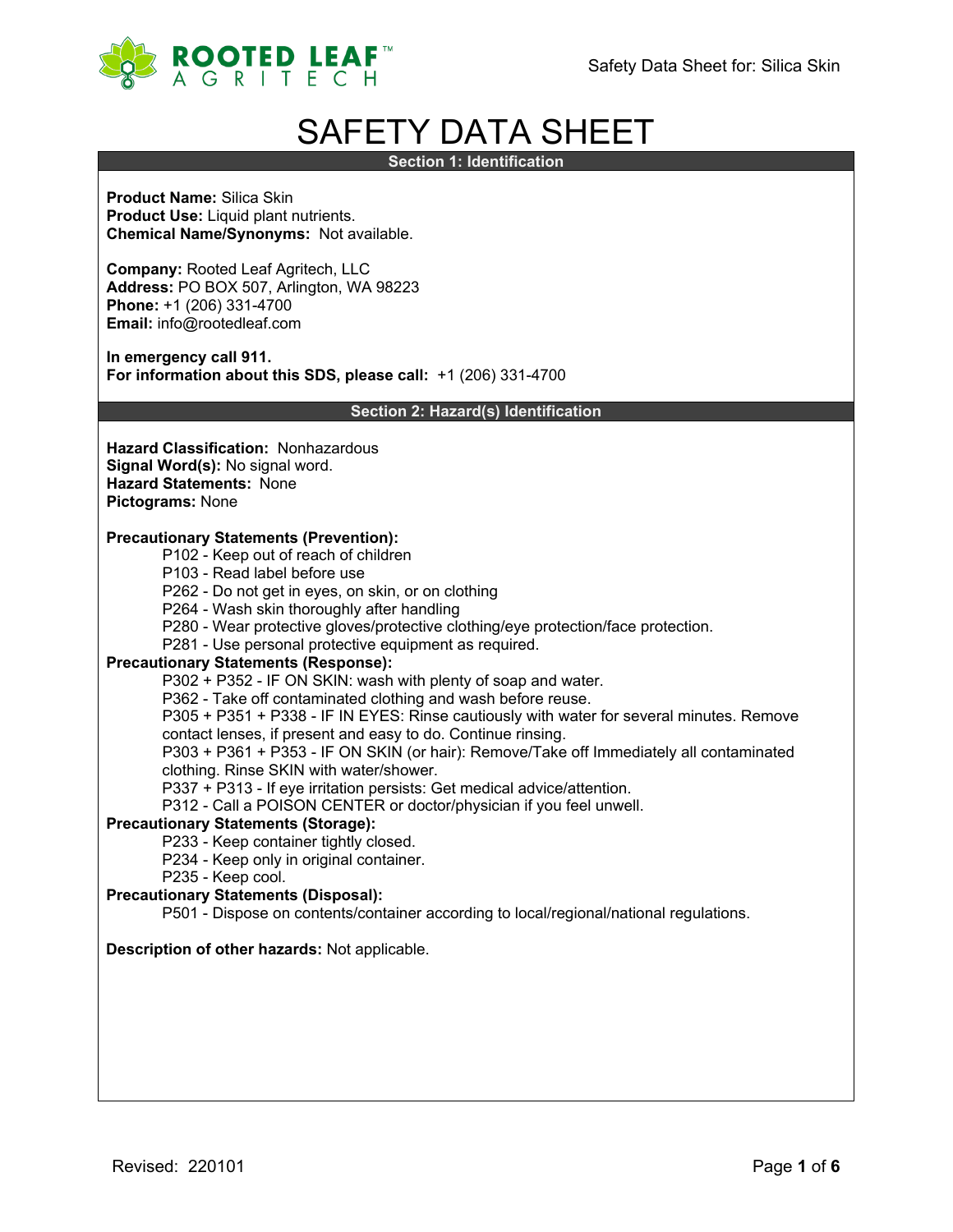

#### **Section 3: Composition/ Information on Ingredients**

| <b>Chemical Name</b> | Synonym     | CAS#      | Conc.      |
|----------------------|-------------|-----------|------------|
| Potassium Silicate   | Water glass | 1312-76-1 | $10 - 20%$ |
|                      |             |           |            |

#### **Section 4: First-Aid Measures**

**After skin contact:** Flush contaminated skin with plenty of water for at least 5 minutes. Get medical attention if symptoms occur. Wash clothing before reuse. Clean shoes thoroughly before reuse.

**After eye contact:** Immediately flush eyes with plenty of water, occasionally lifting the upper and lower eyelids. Check for and remove any contact lenses. Continue to rinse for at least 20 minutes. Get Medical attention if symptoms occur.

**After inhalation:** Remove victim to fresh air and keep at rest in a position comfortable for breathing. If not breathing, if breathing is irregular, or if respiratory arrest occurs, provide artificial respiration or oxygen by trained personnel. It may be dangerous to the person providing aid to give mouth-to-mouth resuscitation. Get medical attention if adverse health effects persist or are severe. If unconscious, place in recovery position and get medical attention immediately. Maintain an open airway. Loosen tight clothing such as a collar, tie, belt or waistband. In case of inhalation of decomposition products in a fire, symptoms may be delayed. The exposed person may need to be kept under medical surveillance for 48 hours.

**After swallowing**: Wash out mouth with water. Remove dentures if any. Remove victim to fresh air and keep at rest in a position comfortable for breathing. If material has been swallowed and the exposed person is conscious, give small quantities of water to drink. Stop if the exposed person feels sick as vomiting may be dangerous. Do not induce vomiting unless directed to do so by medical personnel. If vomiting occurs, the head should be kept low so that vomit does not enter the lungs. Get medical attention if adverse health effects persist or are severe. Never give anything by mouth to an unconscious person. If unconscious, place in recovery position and get medical attention immediately. Maintain an open airway. Loosen tight clothing such as a collar, tie, belt or waistband.

**Notes to Physician**: In case of inhalation of decomposition products in a fire, symptoms may be delayed. The exposed person may need to be kept under medical surveillance for 48 hours. **Specific Treatments**: No specific treatment.

**Protection of First-Aiders**: No action shall be taken involving any personal risk or without suitable training. It may be dangerous to the person providing aid to give mouth-to-mouth resuscitation. If concentrated product is encountered, comply with guidelines regarding handling and personal protective equipment in Sections 7 and 8.

#### **Section 5: Fire-Fighting Measures**

**Suitable extinguishing agents:** Water spray, extinguishing powder, CO2, or any media suitable for the surrounding fire.

**Special protective actions for firefighters:** Promptly isolate the scene by removing all persons from the vicinity of the incident if there is a fire. No action shall be taken involving any personal risk or without suitable training.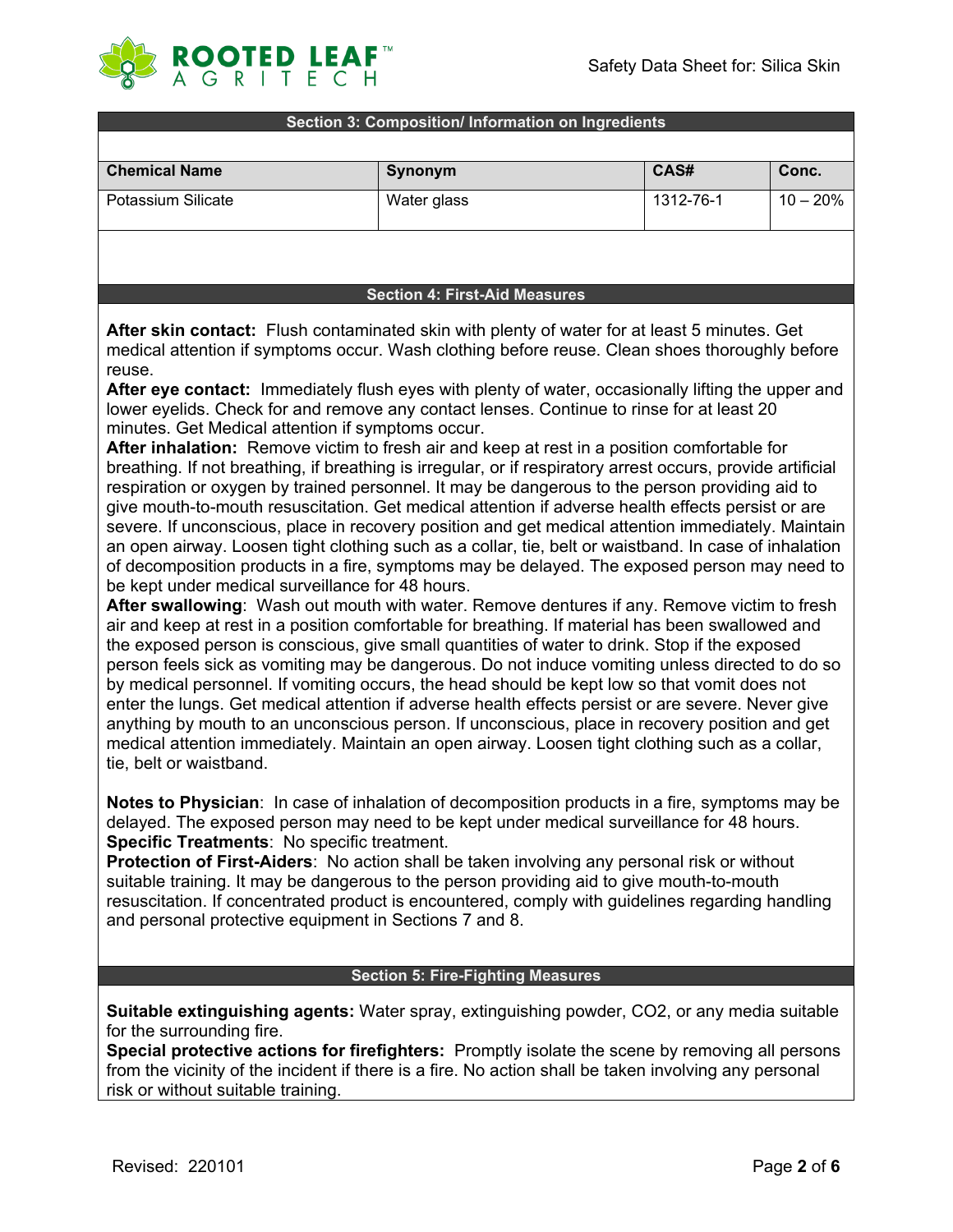

**Special protective equipment for firefighters:** Fire-fighters should wear appropriate protective equipment and self-contained breathing apparatus (SCBA) with a full face-piece operated in positive pressure mode.

#### **Section 6: Accidental Release Measures**

**Non-Emergency Personnel Precautions:** No action shall be taken involving any personal risk or without suitable training. Keep unnecessary and unprotected personnel from entering. Do not touch or walk through spilled material. Avoid breathing vapor or mist. Provide adequate ventilation. Wear appropriate respirator when ventilation is inadequate. Put on appropriate personal protective equipment.

**Emergency Personnel Precautions:** If specialized clothing is required to deal with the spillage, take note of any information in Section 8 on suitable and unsuitable materials. See also the information above in "nonemergency personnel."

**Measures for environmental protection:** Avoid dispersal of spilled material and runoff and contact with soil, waterways, drains and sewers. Inform the relevant authorities if the product has caused environmental pollution (sewers, waterways, soil or air).

**Measures for cleaning/collecting:** Stop leak if without risk. Move containers from spill area. Approach release from upwind. Prevent entry into sewers, water courses, basements or confined areas. Wash spillages into an effluent treatment plant or proceed as follows. Contain and collect spillage with non-combustible, absorbent material e.g. sand, earth, vermiculite or diatomaceous earth and place in container for disposal according to local regulations (see Section 13). Dispose of via a licensed waste disposal contractor. Contaminated absorbent material may pose the same hazard as the spilled product. Note: see Section 1 for emergency contact information and Section 13 for waste disposal.

#### **Section 7: Handling and Storage**

**Handling:** Put on appropriate personal protective equipment (see Section 8). Do not ingest. Avoid contact with eyes, skin, and clothing. Do not expose open wounds. Avoid breathing vapor or mist. Keep in the original container or an approved alternative made from a compatible material, kept tightly closed when not in use. Empty containers retain product residue and can be hazardous. Do not reuse container. Eating, drinking and smoking should be prohibited in areas where this material is handled, stored and processed. Workers should wash hands and face before eating, drinking and smoking. See also Section 8 for additional information on hygiene measures.

**Storage:** Store in accordance with local regulations. Store in original container protected from direct sunlight in a dry, cool (not less than 45°F) and well-ventilated area, away from incompatible materials (see Section 10) and food and drink. Keep container tightly closed and sealed until ready for use. Containers that have been opened must be carefully resealed and kept upright to prevent leakage. Do not store in unlabeled containers. Use appropriate containment to avoid environmental contamination.

### **Section 8: Exposure Controls/Personal Protection**

**Appropriate engineering controls:** Good, general ventilation will be sufficient to control worker exposure to airborne contaminants.

**General protective and hygienic measures:** Wash hands, forearms and face thoroughly after handling chemical products, before eating, smoking and using the lavatory and at the end of the working period. Appropriate techniques should be used to remove potentially contaminated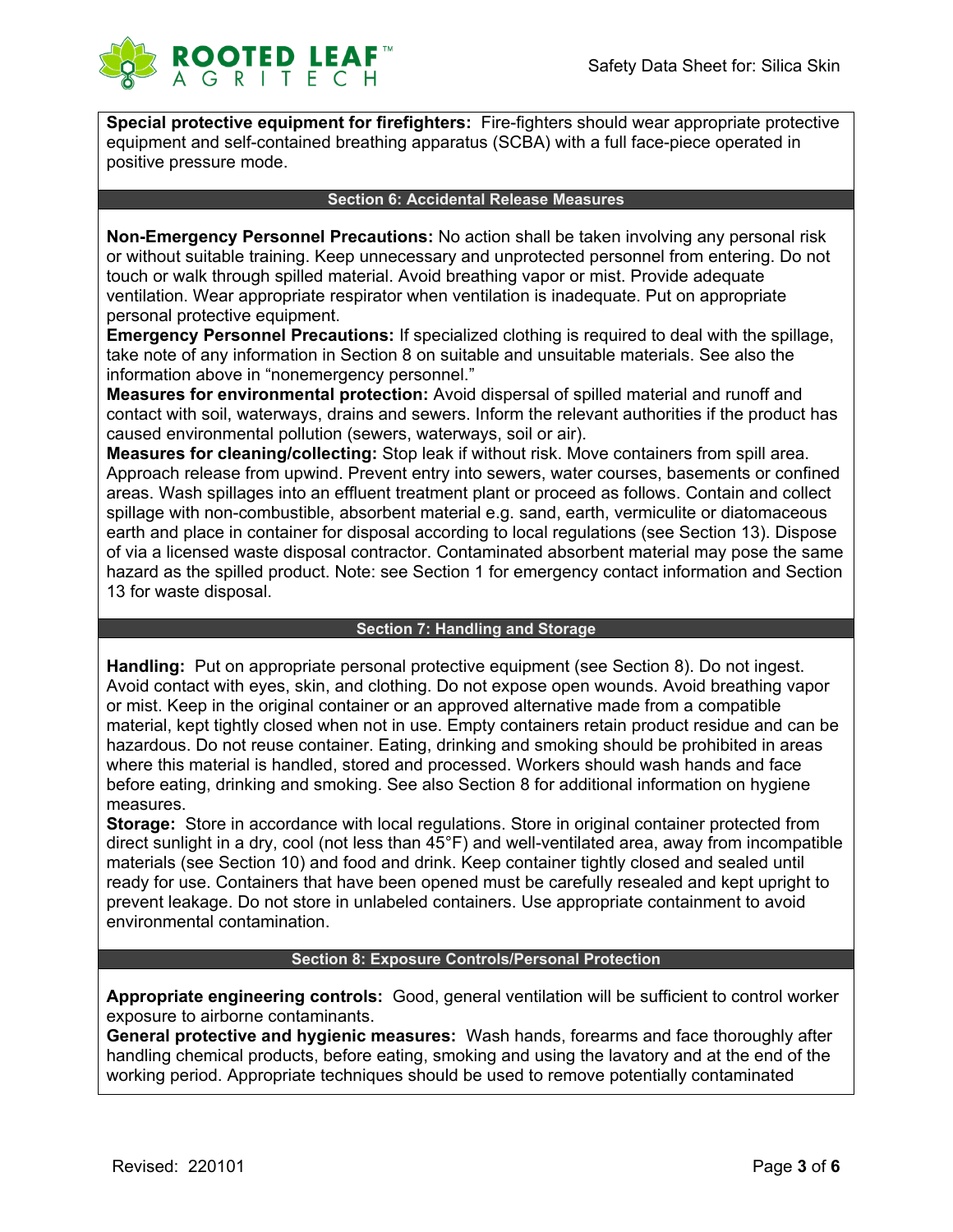

clothing. Wash contaminated clothing before reusing. Ensure that eyewash stations and safety showers are close to the workstation location.

**Breathing equipment:** Based on the hazard and potential for exposure, select a respirator that meets the appropriate standard or certification. Respirators must be used according to a respiratory protection program to ensure proper fitting, training, and other important aspects of use.

**Hand protection:** Chemical-resistant, impervious gloves complying with an approved standard should be worn at all times when handling chemical products if a risk assessment indicates this is necessary. Considering the parameters specified by the glove manufacturer, check during use that the gloves are still retaining their protective properties. It should be noted that the time to breakthrough for any glove material may be different for different glove manufacturers. In the case of mixtures, consisting of several substances, the protection time of the gloves cannot be accurately estimated.

**Body protection:** Personal protective equipment for the body should be selected based on the task being performed and the risks involved and should be approved by a specialist before handling this product. Appropriate footwear and any additional skin protection measures should be selected based on the task being performed and the risks involved and should be approved by a specialist before handling this product.

**Eye / Face protection:** Safety eyewear complying with an approved standard should be used when a risk assessment indicates this is necessary to avoid exposure to liquid splashes, mists, gases or dusts. If contact is possible, the following protection should be worn, unless the assessment indicates a higher degree of protection: chemical splash goggles.

## **Section 9: Physical and Chemical Properties**

**Physical State:** Liquid. **Color:** Orange / bronze **Odor:** Sweet, soap **Odor threshold:** Not available. **pH:** 10.9 – 11.1 **Melting point/melting range:** <0°C (<32F°). **Boiling point/boiling range:** 100°C (212°F). **Solubility in/Miscibility with water:** Soluble in Water.

#### **Section 10: Stability and Reactivity**

**Reactivity:** No specific test data related to reactivity available for this product or its ingredients. **Chemical stability**: The product is stable.

**Conditions to avoid:** No specific data.

**Incompatible materials:** Reactive or incompatible with the following materials: oxidizing materials, reducing materials, organic materials and strong acids or bases.

**Hazardous decomposition products:** Under normal conditions of storage and use, hazardous decomposition products should not be produced.

#### **Section 11: Toxicological Information**

**Acute toxicity:** Not reported. **Potential routes of exposure/potential health effects Skin:** May cause skin irritation, redness, and rash. **Eye:** Redness, pain, tearing. **Inhalation:** Not reported.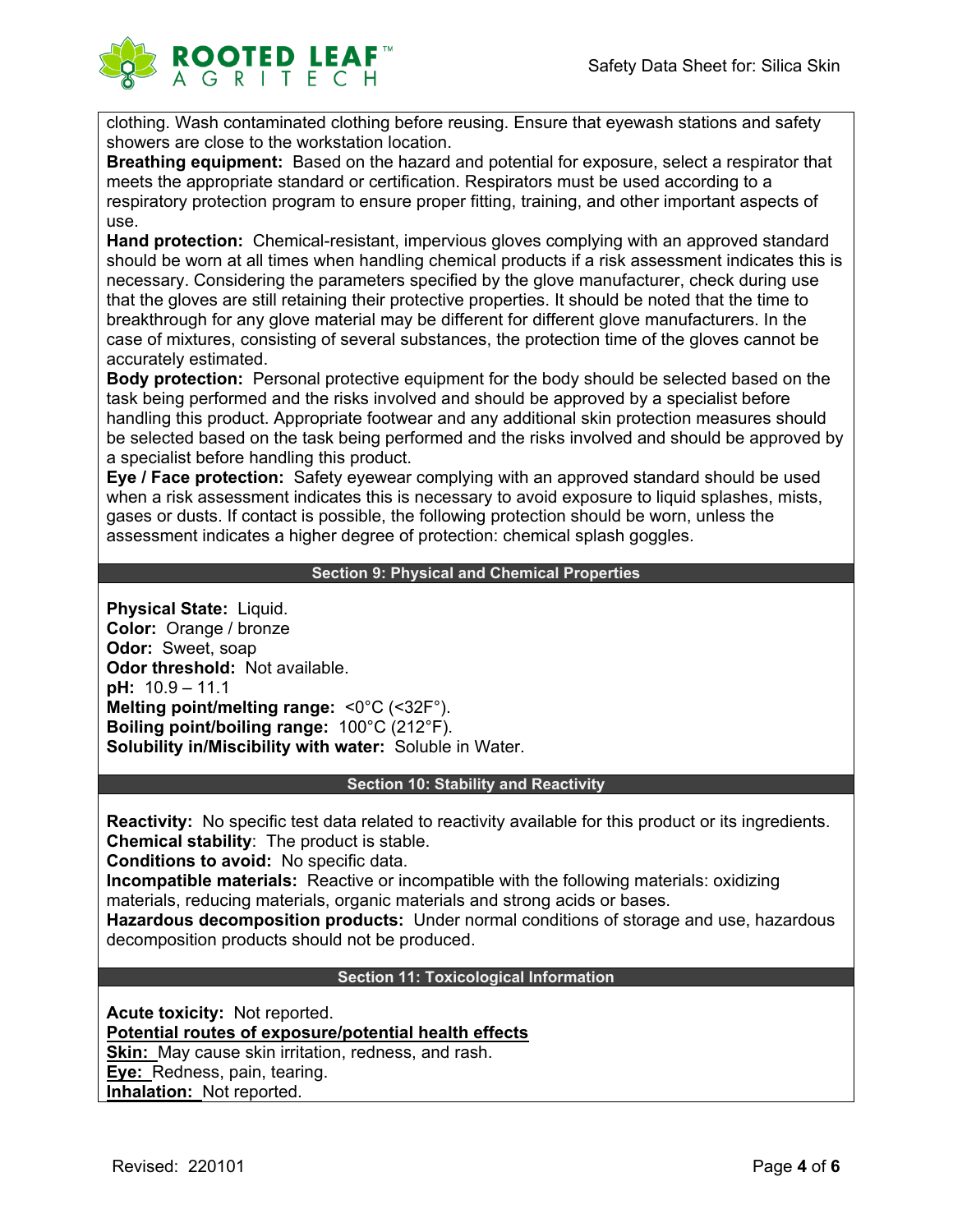

**Ingestion:** Not reported. **Carcinogenic effects:** Not reported. **Mutagenic effects:** Not expected to be a mutagen. **Reproductive toxicity:** Not reported. **Sensitization:** Not known to be a sensitizer. **Target organs:** Not reported.

## **Section 12: Ecological Information (non-mandatory)**

**Ecotoxicity:** No data available. **Mobility:** No data available. **Biodegradation:** No data available. **Bioaccumulation:** No data available. **Other adverse effects:** No known significant effects or critical hazards.

#### **Section 13: Disposal Considerations (non-mandatory)**

**Disposal methods:** The generation of waste should be avoided or minimized wherever possible. Disposal of this product, solutions and any by-products should comply with the requirements of environmental protection and waste disposal legislation and any other federal, state, regional or local authority requirements. Dispose of surplus and non-recyclable products via a licensed waste disposal contractor. Waste should not be disposed of untreated to the sewer unless fully compliant with the requirements of all authorities with jurisdiction. Waste packaging should be recycled. Incineration or landfill should only be considered when recycling is not feasible. This material and its container must be disposed of in a safe way. Care should be taken when handling empty containers that have not been cleaned or rinsed out. Empty containers or liners may retain some product residues. Avoid dispersal of spilled material and runoff and contact with soil, waterways, drains and sewers.

**Section 14: Transport Information (non-mandatory)**

**DOT regulations:** Not reported. **Harmonized System Commodity classification code:** 310590

**Section 15: Regulatory Information (non-mandatory)**

**SARA Section 355 (extremely hazardous substances):** Not listed. **SARA Section 313 (specific toxic chemical listings):** Not listed. **Clean Air Act, Section 112 Hazardous Air Pollutants (HAPs):** Not listed. **TSCA (Toxic Substances Control Act):** Not listed.